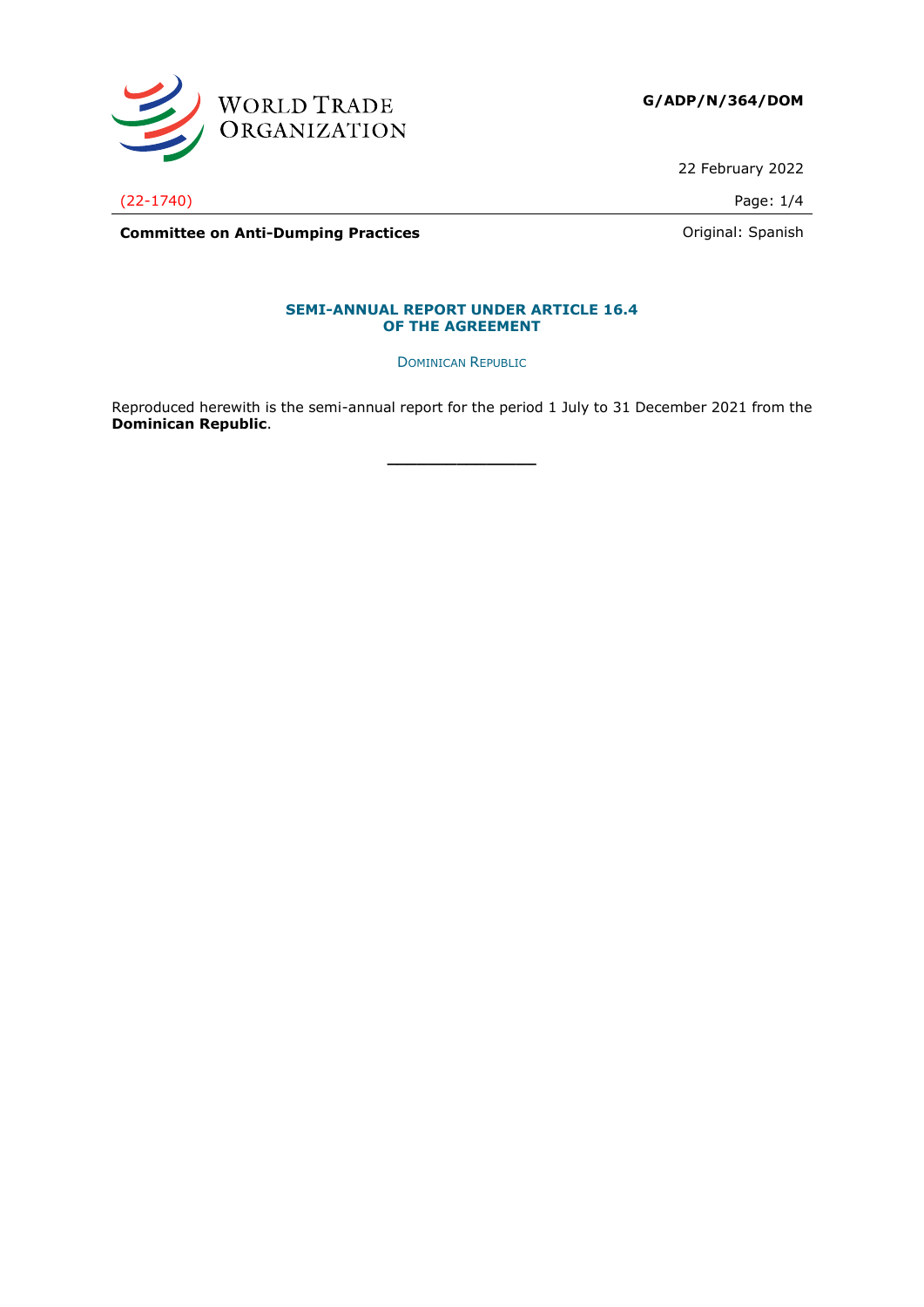# **Reporting Member: DOMINICAN REPUBLIC<sup>1</sup>**

#### **SEMI-ANNUAL REPORT OF ANTI-DUMPING ACTIONS<sup>2</sup>**

FOR THE PERIOD 1 JULY TO 31 DECEMBER 2021

# **Original investigations**

| Country or                  | <b>Product</b>                                                                                                                          | <b>Initiation</b>                                               | Provisional                                                                                                                          | <b>Final measures</b>                                                                                                                       |                                                                                                 | <b>No final</b>           | Other                | Trade data                                                                                                    |                                                                                                | <b>Basis for</b>                             |
|-----------------------------|-----------------------------------------------------------------------------------------------------------------------------------------|-----------------------------------------------------------------|--------------------------------------------------------------------------------------------------------------------------------------|---------------------------------------------------------------------------------------------------------------------------------------------|-------------------------------------------------------------------------------------------------|---------------------------|----------------------|---------------------------------------------------------------------------------------------------------------|------------------------------------------------------------------------------------------------|----------------------------------------------|
| <b>customs</b><br>territory |                                                                                                                                         |                                                                 | measures and<br>preliminary<br>determinations                                                                                        | Definitive duty                                                                                                                             | Price<br>undertaking                                                                            | measures/<br>terminations |                      | $(from$ published report $(s)$ )                                                                              |                                                                                                | normal value<br>determination                |
|                             | Description;<br>HS 6-digit category<br>covering investigated<br>$product3$ ;<br>ID number;<br>$(*)$ if investigation of $>1$<br>country | Date;<br>period of<br>investigation<br>(D-dumping;<br>I-injury) | Date of duties;<br>range of individual<br>dumping margins;<br>"other" rates:<br>[range of applied]<br>rates if different,<br>reason] | Date of duties;<br>range of<br>individual<br>dumping<br>margins;<br>"other" rates;<br>range of<br>applied rates if<br>different,<br>reason] | Date of<br>application;<br>range of<br>individual<br>dumping<br>margins or<br>minimum<br>prices | Date,<br>reason           | Date,<br>explanation | Import volume<br>or value<br>(units/currency);<br>product coverage;<br>period, if different<br>from cols. 2/3 | Import volume<br>as % of<br>apparent<br>domestic<br>consumption or<br>as % of total<br>imports | Codes for all<br>bases used in<br>proceeding |
|                             |                                                                                                                                         |                                                                 |                                                                                                                                      |                                                                                                                                             | 6                                                                                               |                           | 8                    | ຸດ                                                                                                            | 10                                                                                             | 11                                           |
|                             |                                                                                                                                         |                                                                 |                                                                                                                                      |                                                                                                                                             | None                                                                                            |                           |                      |                                                                                                               |                                                                                                |                                              |

-<br>- 2

<sup>&</sup>lt;sup>1</sup> Regulatory Commission on Unfair Trade Practices and Safeguard Measures. Website address where published reports on investigations can be found: [http://cdc.gob.do/index.php/investigaciones.](http://cdc.gob.do/index.php/investigaciones)

 $<sup>2</sup>$  All terms and column headings used in this format have the meanings assigned to them in the instructions.</sup>

<sup>&</sup>lt;sup>3</sup> For reference purposes only.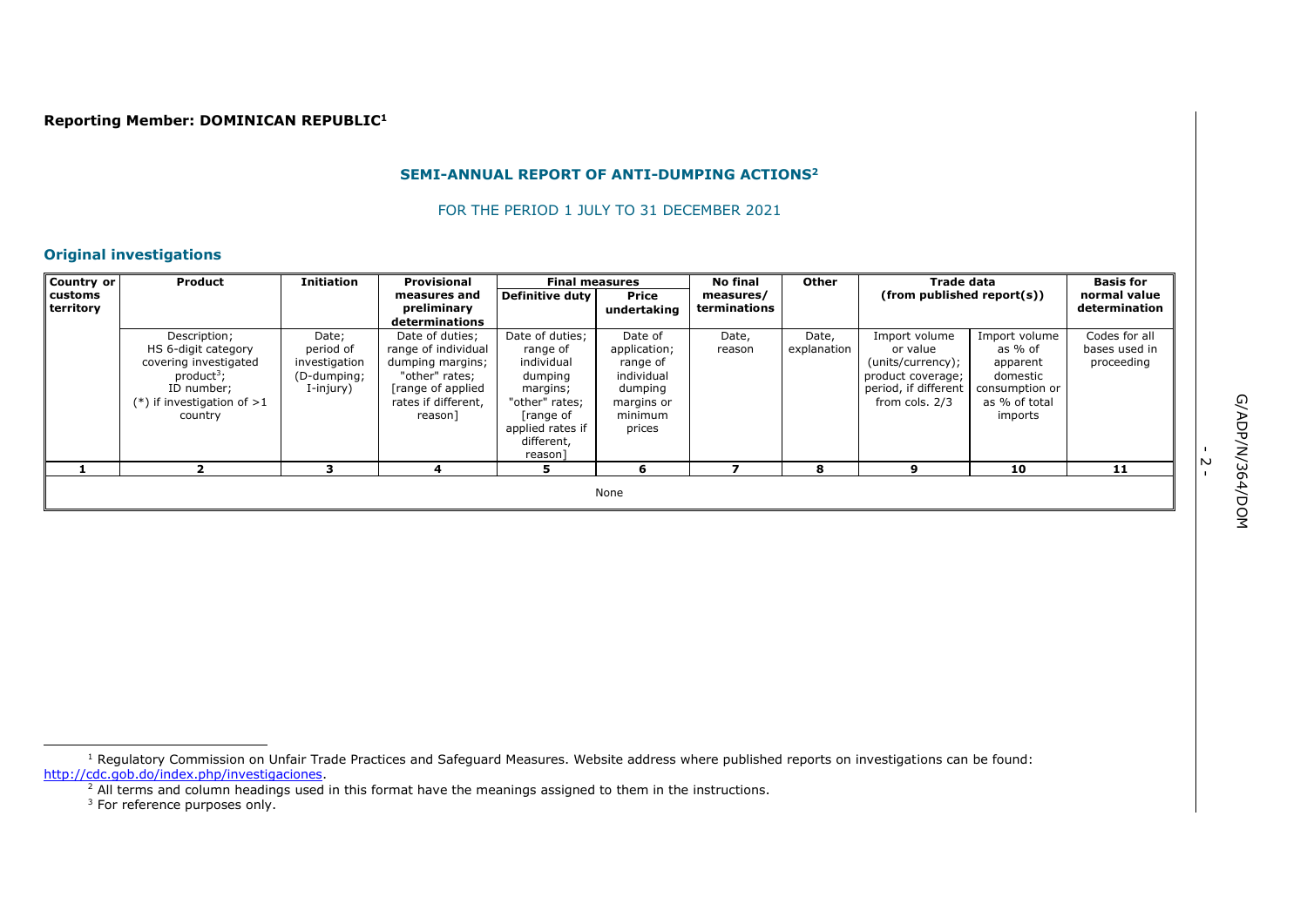# **Reviews/Other subsequent proceedings**

| Country<br>or<br>customs<br>territory | <b>Product</b>                                                                                                                                                                  | <b>Initiation</b>                                                                                                      | Preliminary<br>results/<br>determination                                                                                           | <b>Final results</b>                                                                                                                |                                                                                                               | <b>Revocation</b><br>of<br>measures | Other<br>(e.g.<br>procedures<br>not affecting<br>the duty<br>level) | <b>Trade data</b><br>(if available from<br>published report(s)<br>on proceeding)                                        |                                                                                                                                                                                                                                         | <b>Basis for</b><br>normal<br>value<br>determination |
|---------------------------------------|---------------------------------------------------------------------------------------------------------------------------------------------------------------------------------|------------------------------------------------------------------------------------------------------------------------|------------------------------------------------------------------------------------------------------------------------------------|-------------------------------------------------------------------------------------------------------------------------------------|---------------------------------------------------------------------------------------------------------------|-------------------------------------|---------------------------------------------------------------------|-------------------------------------------------------------------------------------------------------------------------|-----------------------------------------------------------------------------------------------------------------------------------------------------------------------------------------------------------------------------------------|------------------------------------------------------|
|                                       |                                                                                                                                                                                 |                                                                                                                        |                                                                                                                                    | <b>Definitive</b><br>duty                                                                                                           | <b>Price</b><br>undertaking                                                                                   |                                     |                                                                     |                                                                                                                         |                                                                                                                                                                                                                                         |                                                      |
|                                       | Description;<br>HS 6-digit category<br>covering investigated<br>product; ID number;<br>(*) if investigation of<br>more than one country                                         | Date; type of review or<br>procedure (code);<br>period covered                                                         | Effective date;<br>range of individual<br>dumping margins;<br>"other" rates;<br>[range of applied<br>rates if different,<br>reason | Effective date;<br>range of individual<br>dumping margins;<br>"other" rates;<br>[range of applied<br>rates if different,<br>reason] | Effective date;<br>range of individual<br>dumping margins<br>or minimum<br>prices;<br>other outcome<br>(code) | Date,<br>reason                     | Date,<br>explanation                                                | Import volume or<br>value (units/<br>currency);<br>product<br>coverage; period,<br>if different from<br>cols. $2/3$     | Import<br>volume as %<br>of apparent<br>domestic<br>consumption<br>or as % of<br>total imports                                                                                                                                          | Codes for all<br>bases used in<br>proceeding         |
| -1                                    | $\overline{2}$                                                                                                                                                                  | 3                                                                                                                      | 4                                                                                                                                  | 5                                                                                                                                   | 6                                                                                                             | $\overline{7}$                      | 8                                                                   | 9                                                                                                                       | 10                                                                                                                                                                                                                                      | 11                                                   |
| China                                 | Steel rods and bars for<br>concrete reinforcement<br>7213.10.00,<br>7213.20.90,<br>7214.10.00,<br>7214.20.00,<br>7214.30.00,<br>7214.91.00,<br>7214.99.00<br>CDC-RD/AD/2015-010 | 25.05.2021<br>Sunset/expiry review -<br>CDC-RD/AD/2015-010-RV1<br>D: 01.01.2016-31.03.2021<br>I: 01.01.2016-31.03.2021 |                                                                                                                                    |                                                                                                                                     |                                                                                                               |                                     |                                                                     | 0 <sub>t</sub><br>Period:<br>01.01.2019-<br>31.12.2020<br>TVSC: 0 t<br><b>TVSC Period:</b><br>01.01.2019-<br>31.03.2021 | DIPDC: 0%<br>Period:<br>01.01.2019-<br>31.03.2021<br>DIPTI: 0%<br>Period:<br>01.01.2019-<br>31.03.2021<br>PTVI: 0 t<br>Period:<br>01.01.2019-<br>31.03.2021<br>$IIPDC: 0\%$ :<br>0 <sub>t</sub><br>Period:<br>01.01.2019-<br>31.03.2021 | n.a.                                                 |
| Turkey                                | Steel rods and bars for<br>concrete reinforcement<br>7214.20.00,<br>7214.10.00,<br>7213.20.90<br>CDC-RD/AD/2010-008                                                             | 14.10.2020<br>Sunset/Expiry Review -<br>CDC-RD/AD/2010-008-RV2<br>I: 01.01.2015-30.06.2020                             |                                                                                                                                    | Final determination:<br>23.07.2021<br>Positive<br>Measure extended<br>P: 23.07.2021<br>C: 15.06.2021 14%<br>All other types: 14%    |                                                                                                               |                                     |                                                                     | TVSC: 0 t                                                                                                               | PTVI %: 0 t<br>Period:<br>01.01.2015-<br>30.06.2020                                                                                                                                                                                     | OTHER-<br><b>Metal Bulletin</b>                      |

P Date of publication

C Date of commencement of duty collection

DIPDC Dumped imports as % of domestic consumption

DIPTI Dumped imports as % of total imports

TVSC Trade volume of subject country

PTVI % of trade volume investigated

IIPDC Investigated imports as % of domestic consumption

n.a. Not applicable

ا<br>س